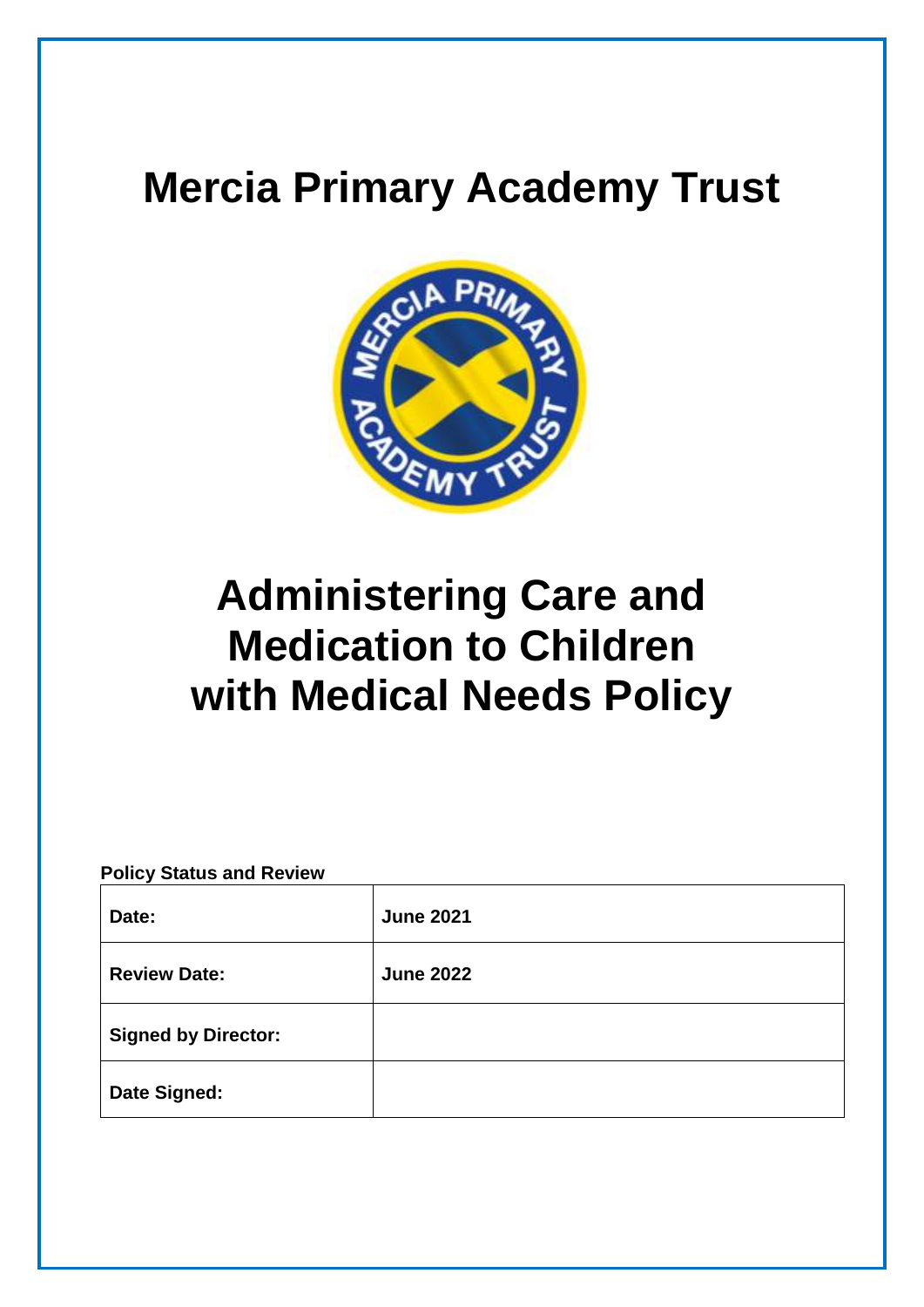# **Introduction**

- THIS POLICY is a statement of the aims, principles and strategies for caring for children with specific medical needs.
- THIS POLICY was developed through a process of consultation with staff, governors and parents. The Governing Body carries ultimate responsibility for ensuring that our Administering Care and Medication to Children with Medical Needs Policy complies with current legal requirements. That it is in place and regularly reviewed and implemented through effective procedures.
- THIS POLICY is implemented in conjunction with other school policies. For example: Equal Opportunities, Health and Safety Guidelines and Educational Visits, and Drug Awareness Policy.
- THIS POLICY WILL BE MONITORED and EVALUATED for effectiveness through:
	- Staff meetings
	- Governing Body meetings
	- Parental feedback
	- Ofsted Inspection
- THIS POLICY WILL BE DISSEMINATED through providing a summary in the School Prospectus, via the school website and will be available as a paper copy on request.

# **Inclusion**

Mercia Primary Academy Trust has a responsibility to provide a broad and balanced curriculum for all pupils. The National Curriculum is the starting point for planning a school curriculum that meets the specific needs of individuals and groups of pupils. This statutory inclusion statement on providing effective learning opportunities for all pupils outlines how teachers can modify, as necessary, the programmes of study to provide all pupils with relevant and appropriately challenging work. It sets out the four principles that are essential to developing a more inclusive curriculum: -

- Setting suitable learning challenges
- Responding to pupils' diverse learning needs
- Overcoming potential barriers to learning and assessment for individuals and groups of pupils
- Ensuring that physical needs are met wherever possible for children with specific or complex needs.

The National Curriculum secures for all pupils irrespective of social background, culture, race, gender, differences in ability and disabilities, an entitlement to a number of areas of learning.

# **Equal Opportunities**

We believe in promoting equal opportunities for all pupils in every aspect of school life. We oppose any form of discrimination or racism and prepare our pupils to live in a multicultural society. Any reports of discrimination or racism are recorded and investigated in line with Trust policies.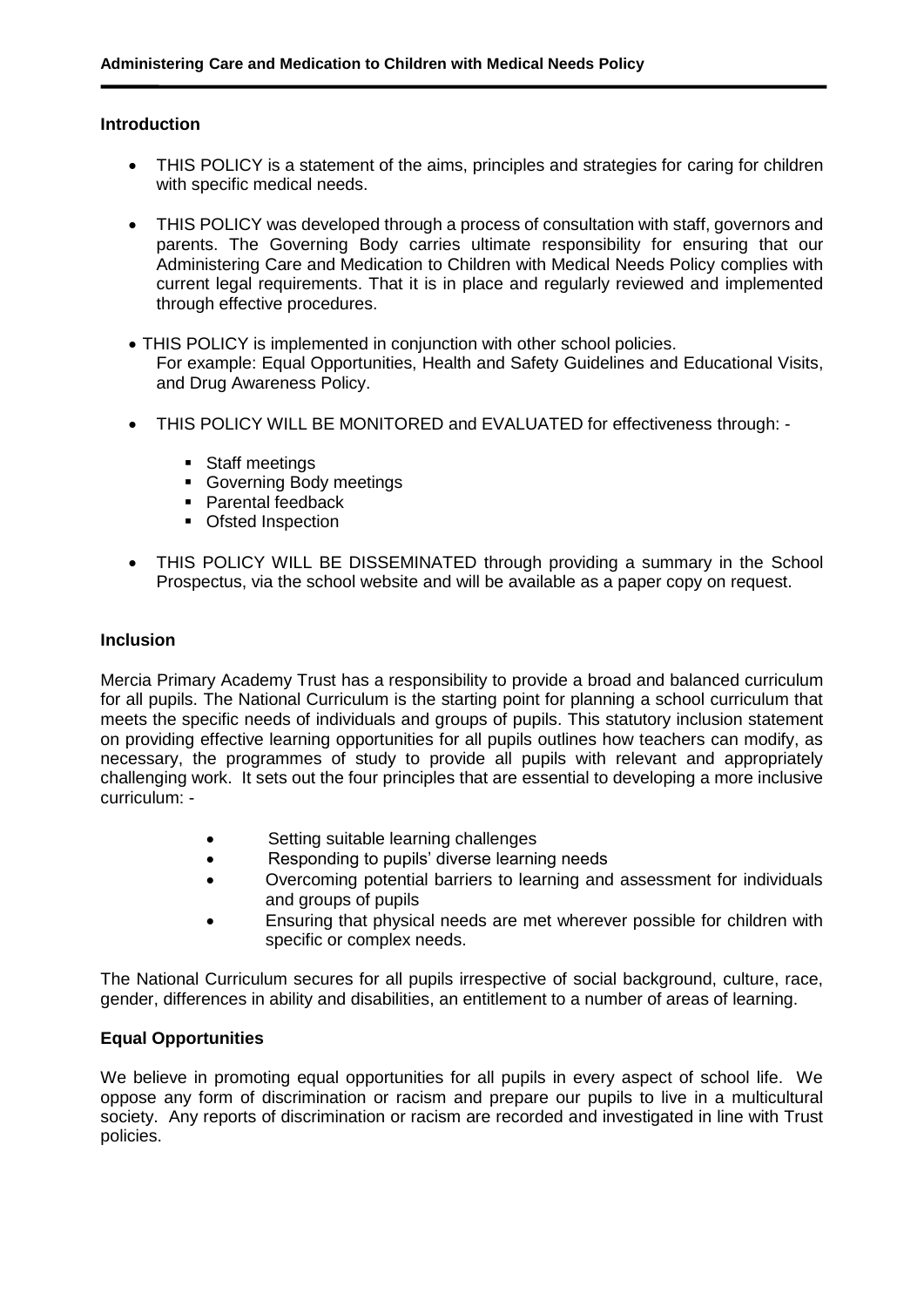# **Resources**

A range of documents and/or resources are available in school to support this policy. Financial allocation is provided if and when necessary.

- The school ensures it has suitably stocked first aid containers. These are monitored regularly and are accessible to all members of staff in the school.
- Plastic gloves should always be worn and staff should wash their hands with soap before and after changing a child, dealing with spillages of blood or other bodily fluids, and disposing of dressings or equipment.
- Up to date and relevant training for all staff. A list of qualified first aiders is displayed at all sites
- Every child who has a medical condition which may at some point require some form of treatment through the school should have a written care plan. Personalised guidance is written in each child's individual care plan to support their individual needs.
- COVID-19 has increased the need for resources. These can now include masks, aprons, face shields, sanitiser. More details can be found in the infectious diseases policy and COVID-19 risk assessments.

# **Administration of Medication**

In light of The Children Act 1989 and the DfES Publication, 'Managing Medicines in Schools and Early Years Settings', our school policy is as follows:

#### 'Short-term' Medication

Children who require a short course of prescribed medication, e.g. antibiotics, will need to fill in a 'Parental Agreement for MPAT school to Administer Medicine Form', so that the medication can be administered at school.

## **No over the counter medication will be allowed to be administered by school unless special permission is given by the Headteacher after a discussion with the family. This may result in a parent or guardian coming into school to administer their child with the un-prescribed medication.**

#### **'Long-term' Medication**

A few children, whilst fit to attend school, may require medication during school hours. In addition, it may be necessary for children with long term complaints or chronic illnesses such as asthma, diabetes or certain allergies to receive this medication. Some children may require regular visits to hospital, so special arrangements may be necessary. Where appropriate a care plan will be put in place. This is done by a meeting between the parent/guardian and their designated educational professional to discuss their child's individual medical needs. Once a care plan has been put into place it is reviewed annually. If a child's needs or medication changes it is the responsibility of the parent/guardian to inform their designated educational professional, who will then adapt the child's care plan. All care plans are signed by the parent/guardian and their designated educational professional. Copies of care plans are kept in the child's classroom, personal folder and in a locked cupboard in the school office. The following guidelines are designed to give schools direction as to the procedures and arrangements which should be observed when dealing with this subject.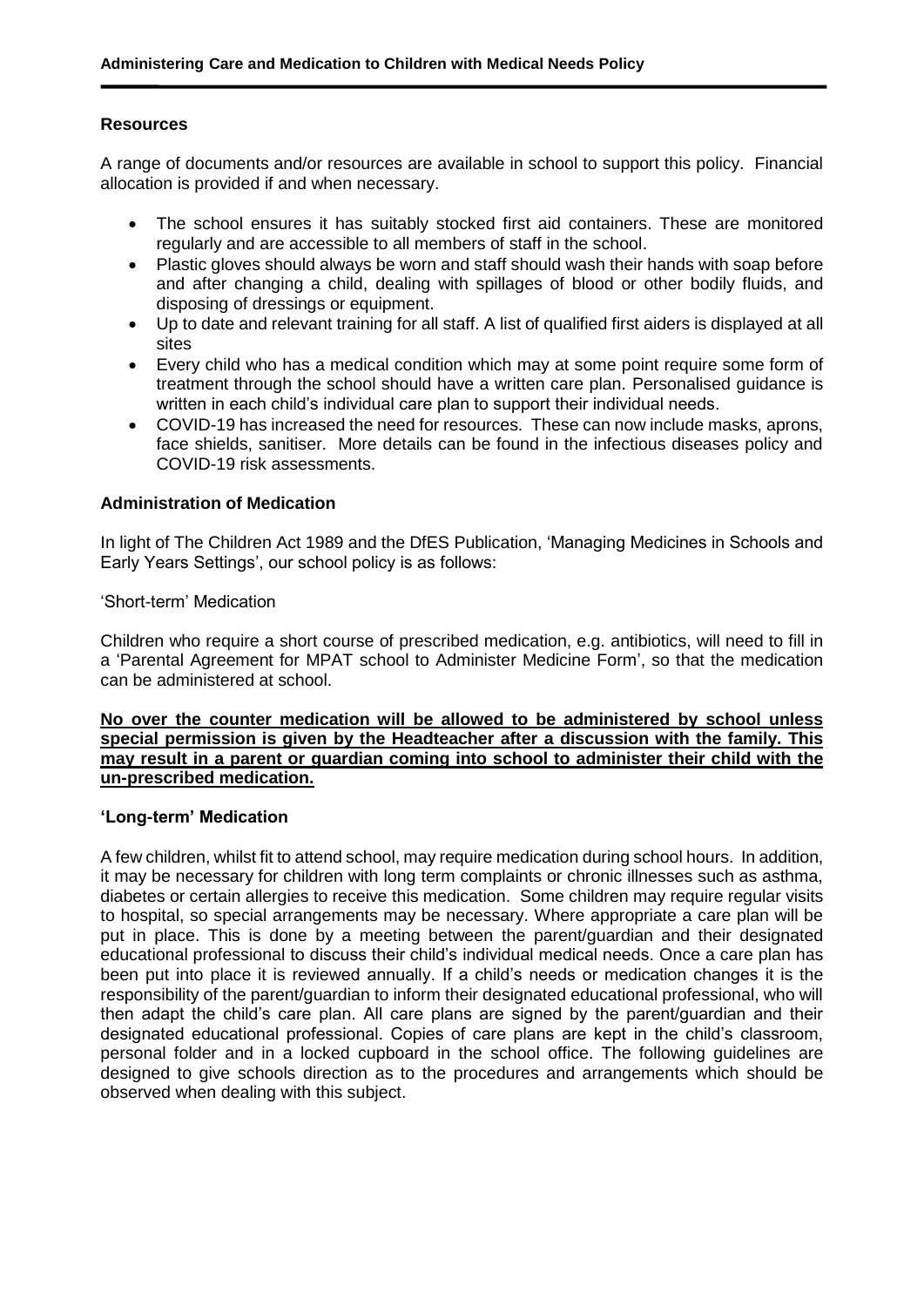# **Parents' / Carers' Responsibility**

Prescribed medication should not be given in schools unless the parent/guardian has completed the 'Parental agreement for MPAT schools to Administer Medicine Form.'

All prescribed medication must have a clearly printed label which gives important information i.e. name of medication, child's name, mode of administration oral/aural, dosage and frequency. The parent/guardian must take responsibility to update the school of **any** changes in medication or administration of known medication/s. It is also the parent/guardians responsibility to maintain an in-date supply of the medication.

## **A child under 16 should never be given aspirin or medicines containing ibuprofen unless prescribed by a doctor.**

Where a pupil requires medication to be administered by invasive procedures (rectal valium) or injection (adrenaline) the school would ask the parent/guardian to come into school and administer such medication.

#### **School's Responsibility**

The appointed First Aider is responsible for 'short term' medication in school together with the Headteacher. Day-to-day administration is delegated to competent, trained staff. As stated earlier non-prescription drugs should not be brought into school. Individual cases may be discussed with the Headteacher and First Aider. Medication will only be accepted and administered in school after the 'Parental to Administer Medicine Form', has been completed and signed by a parent/guardian.

#### **Storage of Medicines**

Medication, when not in use, is kept in a safe and secure place in line with the pharmacist's instructions. All other medicines except emergency medications and inhalers are kept securely in the staff room fridge or locked cupboard in the school office. Large volumes of medication will not be stored. All oral medication will be in a childproof container. Medication will be stored strictly in accordance with product instructions. Some medication may need to be stored in a refrigerator in order to meet the requirement for security. Such medication is stored in a secure refrigerator in the staff room. All medication will be kept out of direct sunlight and away from all other heat sources. Any unused or time expired medication will be handed back to the parent/guardian for disposal. Where children have been prescribed **controlled drugs**, staff need to be aware that these will be kept in a locked cupboard. Medication required in an emergency should be readily accessible at all times. These are stored in a secure box, at adult height in the child's classroom.

First Aid boxes are inspected and stock replaced regularly by the appointed qualified First Aider.

#### **Administration / Records**

A record is kept of all doses given. This is carried out to the best of the named person's ability.

Incorrect Administration of Dosage – protocols are listed on the instruction pamphlet inside of the medication box, this pamphlet will contain emergency actions in respect of this happening. The incident will be reported to the Headteache. In the event of an excess dose being accidentally administered or the incorrect procedure being carried out, the child concerned will be taken to hospital as a matter of urgency.

Records and care plans of pupils requiring regular medication are updated on an annual basis. Copies of all care plans are displayed in the staff room, at the back of the class SEN folder and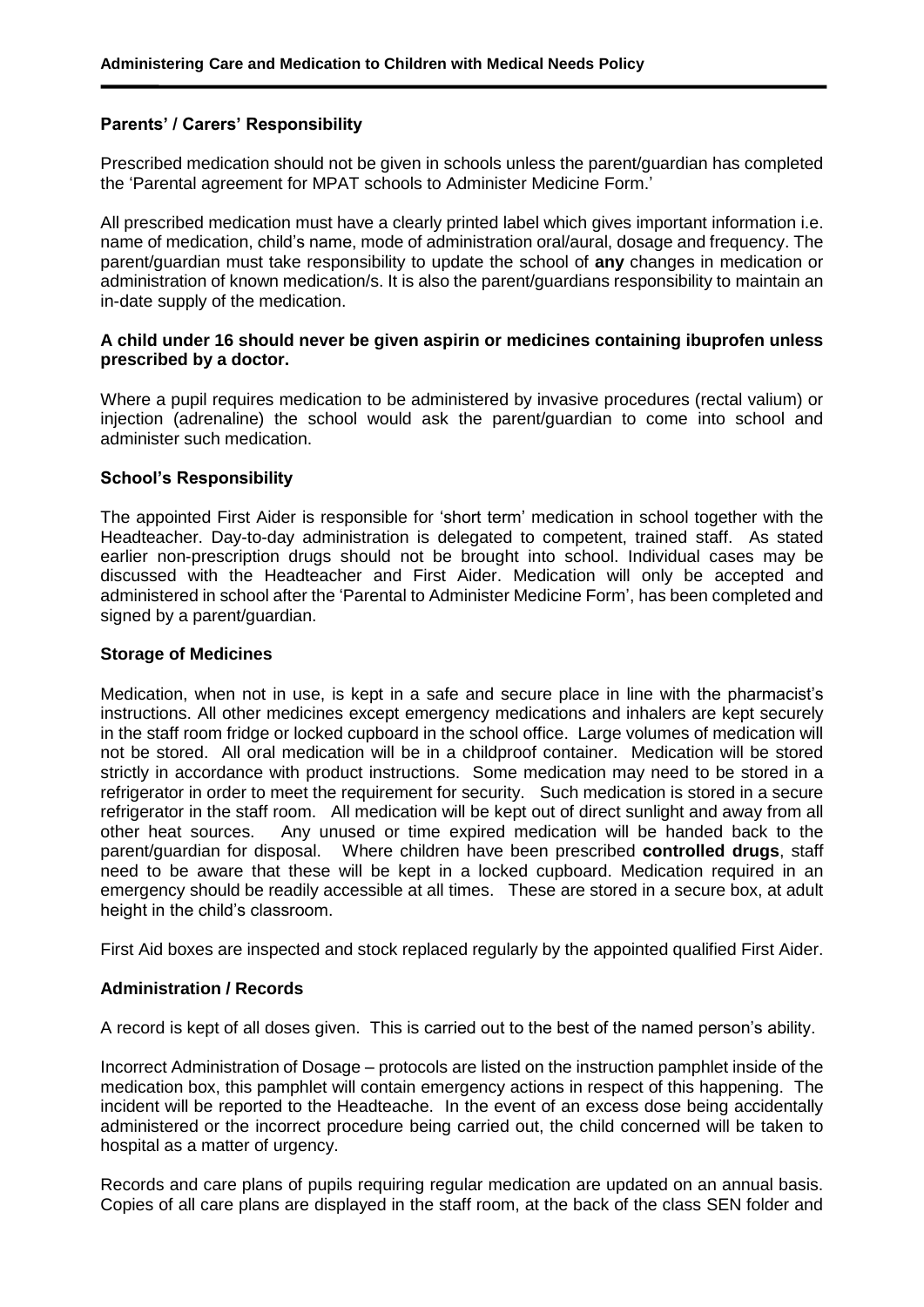the pupil files located in the school office. Photographs of children with chronic illnesses or certain allergies are attached to the secure box in which their medication is kept.

Parents are requested to complete allergen forms for the catering company. School informs the kitchen of known allergies and these are displayed in the kitchens.

## **Disposal of Medicines**

Medication that is no longer required can not be allowed to accumulate, it must be returned in person to the parent/guardian for disposal. The parent/guardian must take responsibility to update the school of **any** changes in medication or administration of known medication/s. It is also the parent/guardians responsibility to maintain an in-date supply of the medication. Where it is not possible to return medicines to the parent, The Robert Peel Hospital is to be contacted for advice regarding disposal (01283 566333).

# **Training of Staff**

All staff must have received training before administering medication. A record is kept of staff who have received training. Ideally, they should receive first aid training. Any difficulties in understanding about medication usage should be referred to the school nurse. There are certain conditions e.g. diabetes mellitus, bleeding disorders or hormonal disorders which are controlled by regular injections. Children with these conditions are usually taught to give their own injections, and where this is not possible, injections should be given by their parent/guardian or by a qualified nurse.

# **Liability of School Staff**

Staff who have been give parental consent to administer medication to pupils shall be covered by the Academy's insurance in the event of a liability / negligence claim being made against them. This cover is provided as long as they have taken reasonable steps to follow the procedures contained in these guidelines.

#### **Procedures for Out of School Activities**

Arrangements are made to ensure that children who may require medication when away from the school setting have access to that medication, and, where necessary, are accompanied by a member of staff who is First Aid trained.

**Emergency medication and reliever inhalers must follow the child at all times**. Inhalers and emergency treatment medication must follow the child when they are outside or away from the school environment. This medication should be kept by the teacher in charge or the First Aider. It is the parent/guardians responsibility to ensure that all medication is in date and replaced as appropriate. If any unusual use of an inhaler occurs, that the school deems as unusual compared to a child's usual dosage, the child's parent/guardian will be informed immediately.

A first aid kit is always taken on a school trip. A first aider or appointed person, wherever possible, accompanies a school trip.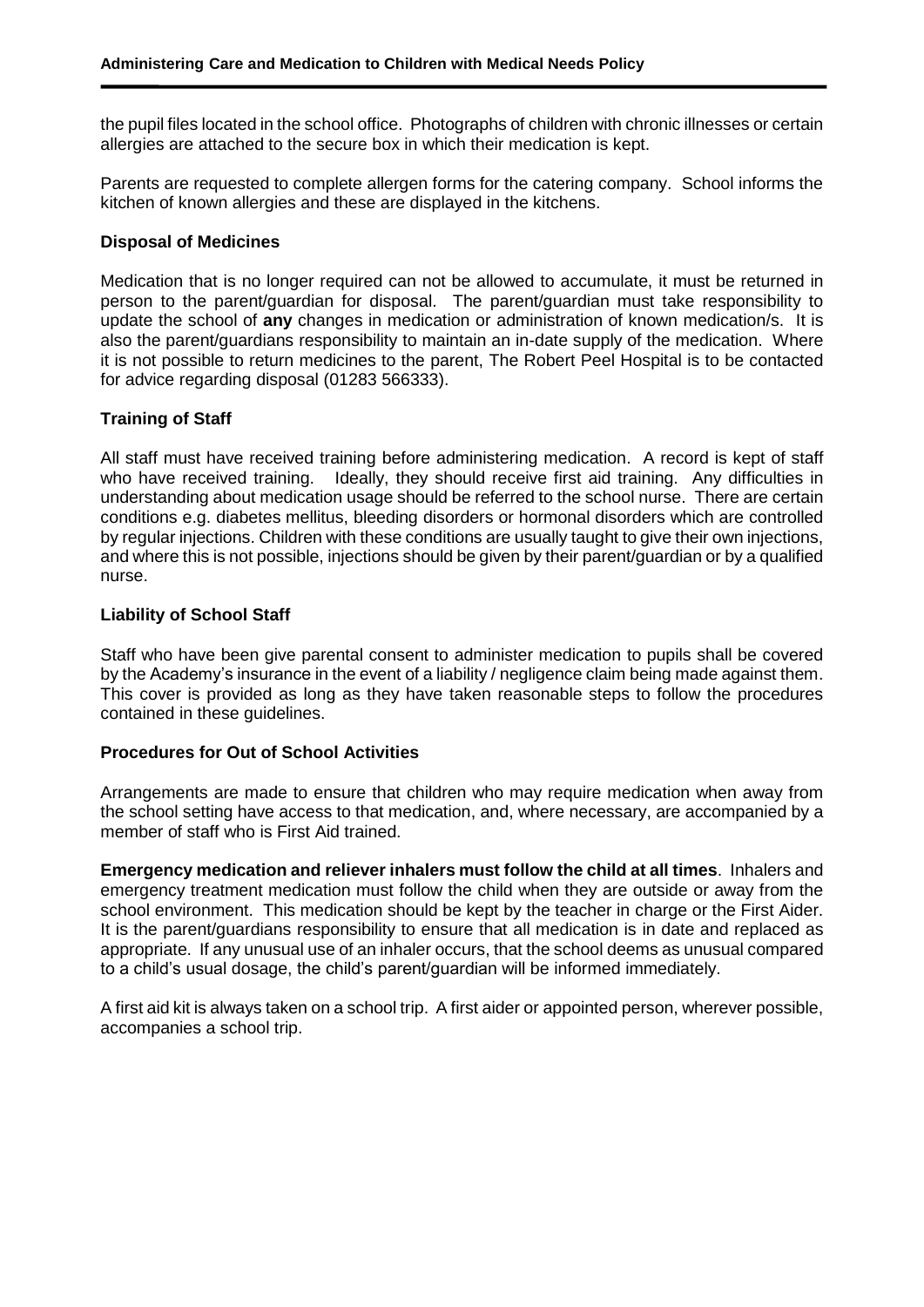#### **Risk Assessments**

A full risk assessment is always carried out before any school trip (See Educational Visits, Trips Policy)

If a parent/guardian can not be reached a member of staff should accompany a child to hospital by ambulance and should stay for as long as is reasonably practicable. In the event of an emergency/accident which requires a child to be treated by health professionals (doctors/paramedics) or admitted to hospital, the staff member who has accompanied the child is responsible for any decision on medical grounds when and if the parents/carers are not available.

Staff should never take a child to hospital in their own car. When emergency treatment is required, an ambulance should be called immediately. The National Standards require Early Years settings to ensure that contingency arrangements are in place to cover such emergencies. On those occasions where an injury is not life threatening but staff consider that medical treatment is required, parents/guardians should always be informed.

#### **Bodily Fluids (relevant for Aids/Hiv)**

Blood and body fluid precautions involve the use of protective barriers such as gloves, gowns, masks, and eye protection. These reduce the risk of exposing the skin or mucous membranes to potentially infectious fluids. Health care workers should always use protective barriers to protect themselves from exposure to another person's blood or body fluids. Gloves protect you whenever you touch blood; body fluids; [mucous membranes;](http://www.webmd.com/hw-popup/mucous-membranes) or broken, burned, or scraped skin. The use of gloves also decreases the risk of disease transmission if you are pricked with a needle.

- Always wear gloves for handling items or surfaces soiled with blood or body fluids.
- Wear gloves if you have scraped, cut, or chapped skin on your hands.
- Change your gloves after each use.
- [Wash your hands](http://www.webmd.com/hw-popup/hand-washing) immediately after removing your gloves.
- Wash your hands and other skin surfaces immediately after they come in contact with blood or body fluids.

#### **Use and disposal of needles**

Discarded sharps can present a risk of needle stick injury. The extent of infection from such an injury is largely dependent on how the needle has been used and by whom.

#### **Who is at risk?**

Sharps have been found left on playing fields, playgrounds, in entrance porches and on footpaths around schools.

Any staff whose job involves site maintenance/cleaning activities are most likely to be at risk. Litter picking, emptying litter bins and general grounds maintenance work are all tasks where discarded syringes may be discovered. Staff should take precautions to reduce the risk of accidentally coming into contact with discarded sharps.

Occasionally, pupils or other members of the public may find a needle that has been discarded on or off school site.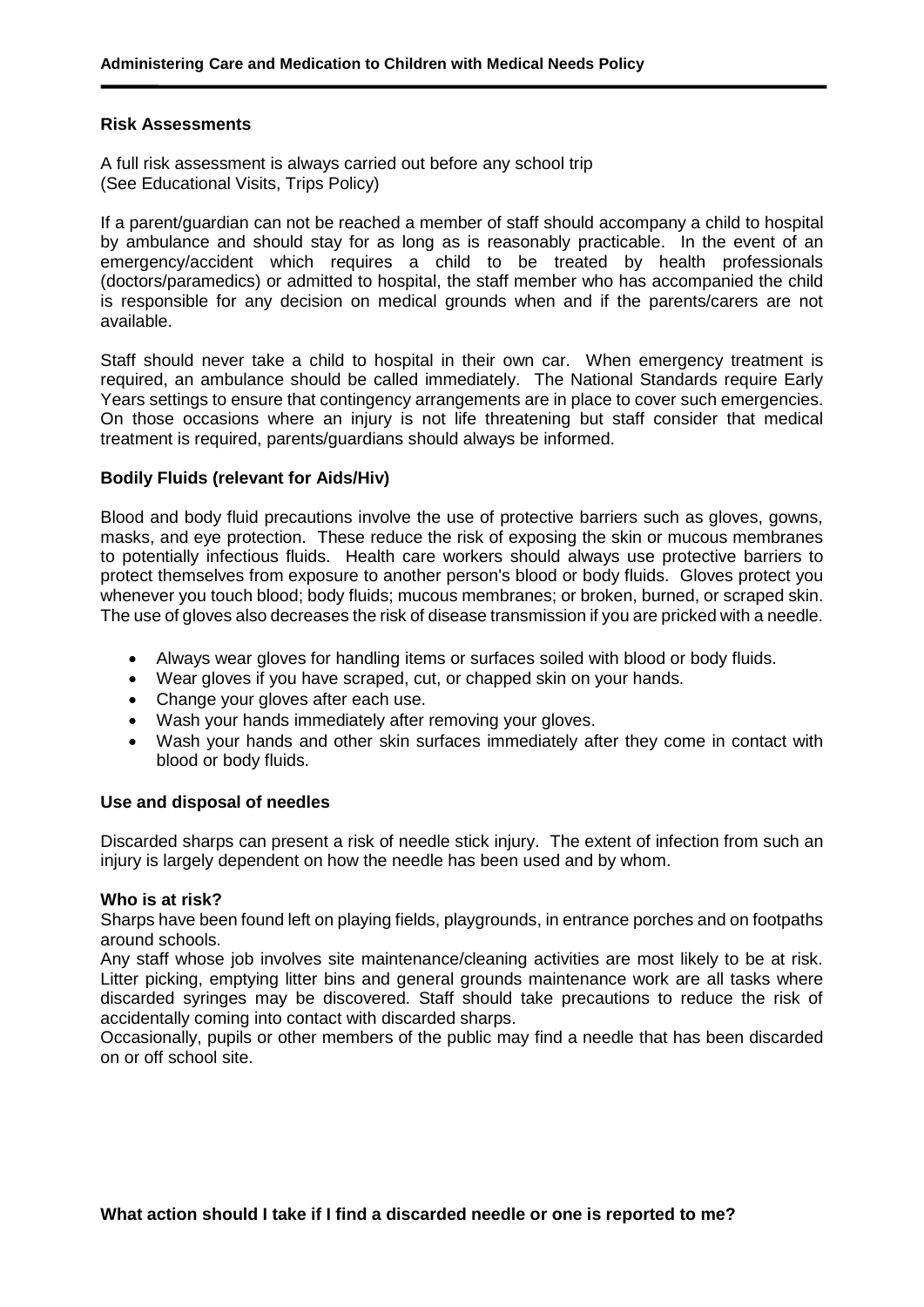If you discover a needle or syringe:

- Do not touch it with your bare hands,
- Use a dustpan and brush or other suitable implement to place it in a suitable container.
- Children must be kept away from the affected area until the sharp has been removed.
- Pupils must be told to report any such findings to a member of staff and discouraged from interfering with the item.

# **What is the correct method of storing needles and syringes?**

Used syringes and needles must be stored in an approved sharps box.

Suitable sharps containers are manufactured from a puncture proof material and have the appropriate hazard warning labels attached. They also have a sealed lid to prevent sharps from being removed. A range of suitable containers is available on the Staffordshire Purchasing contract (PHS Group Ltd, 02920- 809128). The LEA does not recommend the use of glass jars or metal tins/boxes for this purpose.

Keep the sharps box in an area which is only accessible to staff.

# **How do we dispose of sharps boxes?**

The school should make arrangements for the box to be collected. The County's supplier of sharps boxes will dispose of the same for a small fee. Alternatively, your local district council's waste management department may have a collection facility.

Boxes are designed for incineration. Under no circumstances must they be emptied and returned for reuse in school.

# **What action should we take in the event of a needle stick injury?**

If an injury occurs:

- encourage the wound to bleed, ideally by holding it under running water
- wash the wound using running water and plenty of soap
- do not scrub the wound while you're washing it
- do not suck the wound
- dry the wound and cover it with a waterproof plaster or dressing
- You should also seek urgent medical advice as you may need treatment to reduce the risk of getting an infection:
- Injuries to staff should be reported immediately to the headteacher who should contact Elite.
- Injuries to pupils should be reported immediately to the Headteacher.
- The Headteacher should contact the parents or other responsible adult and advise that the child be taken immediately to their own doctor or accident and emergency unit to seek advice about immunisation.
- Headteacher must report all accidents involving exposure to discarded syringes and needles to Elite Safety who will advise further.

**Special precautions (eg. Swine Flu)** The school follows the most recent advice from Staffordshire's Health and Safety unit regarding any particular outbreaks. As this information may constantly change it is deemed as unsuitable for the the policy.

In the event of illness where the child needs a quiet, private area the medical room or phonics room may be used. Staff are always reminded of the need to be vigilant regarding Child Protection issues.

This information can be made available in a range of formats and languages, including Braille and large print. If this would be useful to you or someone you know, please contact your Directorate HR Unit.